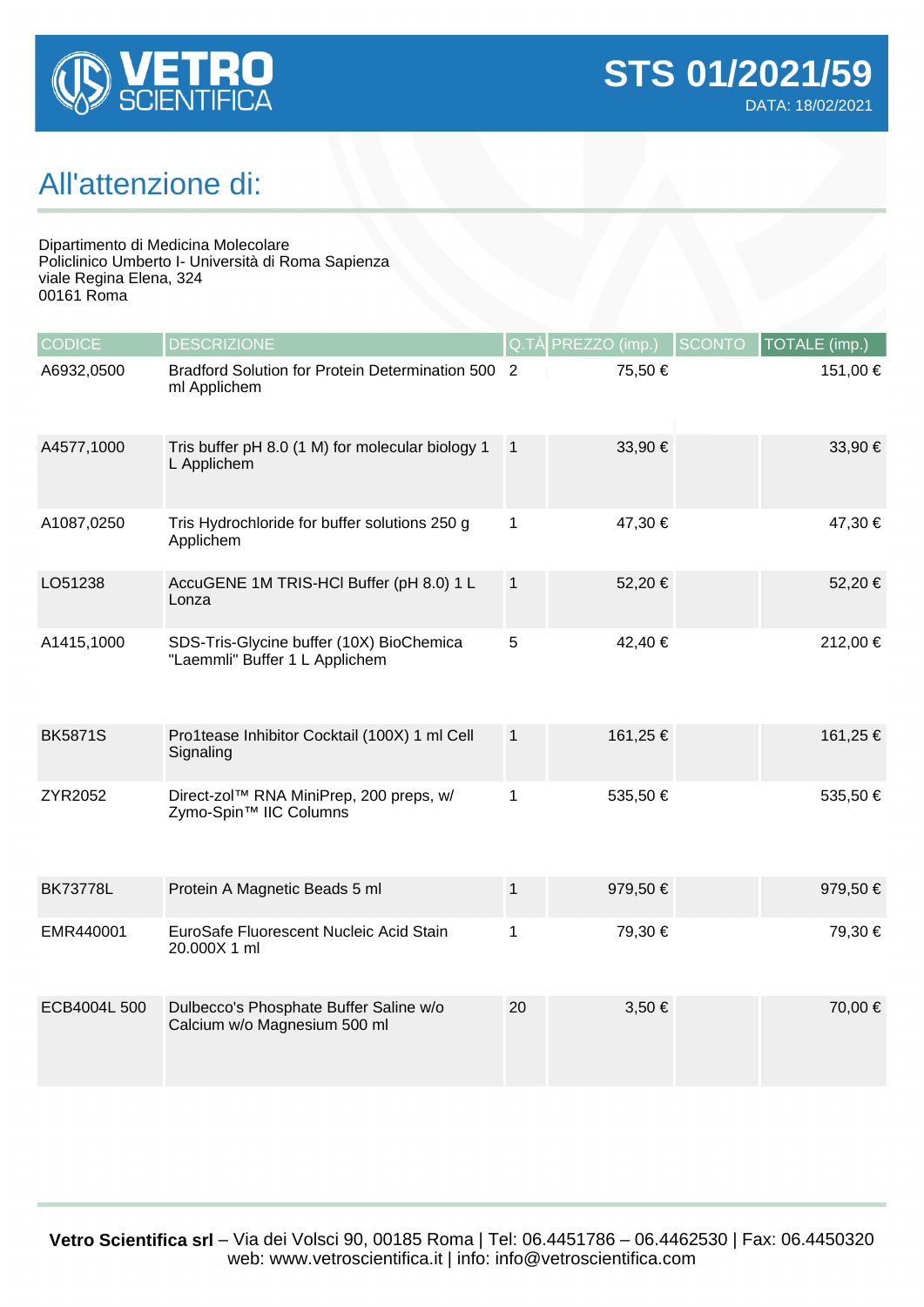

**STS 01/2021/59**

DATA: 18/02/2021

| <b>CODICE</b> | <b>DESCRIZIONE</b>                                                  |              | $Q.T\triangle PREZZO (imp.)$ | <b>SCONTO</b> | <b>TOTALE</b> (imp.) |
|---------------|---------------------------------------------------------------------|--------------|------------------------------|---------------|----------------------|
| 5101500       | Expell Secure microcentrifuge tubes 1.5 mL,<br>bag, 500 pcs.        | $\mathbf 1$  | 7,50 €                       |               | 7,50 €               |
| 5102000C      | Expell Secure microcentrifuge tubes 2.0 mL,<br>bag, 500 pcs.        | $\mathbf{1}$ | 21,90 €                      |               | 21,90 €              |
| <b>TC8006</b> | ET3012                                                              | 1            | 89,60 €                      |               | 89,60 €              |
| 628 160       | TISSUE CULTURE DISH 60,0/15 MM,<br>VENTED Greiner Bio One 600 pz.   | 1            | 74,70 €                      |               | 74,70 €              |
| 639 160       | TISSUE CULTURE DISH 145,0/20 MM, 5<br>PCS./ Greiner Bio One 120 pz. | 1            | 93,94 €                      |               | 93,94 €              |
| TC3010        | Primo Pet pre-sterilized 10ml individually<br>packed 4x50pz         | $\mathbf 1$  | 21,96€                       |               | 21,96 €              |
| <b>TC3005</b> | Primo Pet pre-sterilized 5ml individually pack<br>4x50pz            | 1            | 21,35 €                      |               | 21,35 €              |
| TC3025        | Primo Pet pre-sterilized 25ml individually<br>packed 3x50pz         | $\mathbf{1}$ | 39,04 €                      |               | 39,04 €              |
| TC3002        | Primo Pet pre-sterilized 2ml individually pack<br>5x100pz           | 1            | 48,80€                       |               | 48,80 €              |
| <b>TC1015</b> | Primo EZ tubes 15ml PP conical Centr.<br>Re-sealable bags 500pz     | $\mathbf{1}$ | 46,97€                       |               | 46,97 €              |
| TC1050        | Primo EZ tubes 50ml PP conical Centr.<br>Re-sealable bags 500pz     | 1            | 58,56€                       |               | 58,56€               |
| ECTD00100     | Primo filter tips 2-100ul Sterile - 96pcs x10<br><b>LOW RETENT</b>  | 1            | 41,48€                       |               | 41,48 €              |